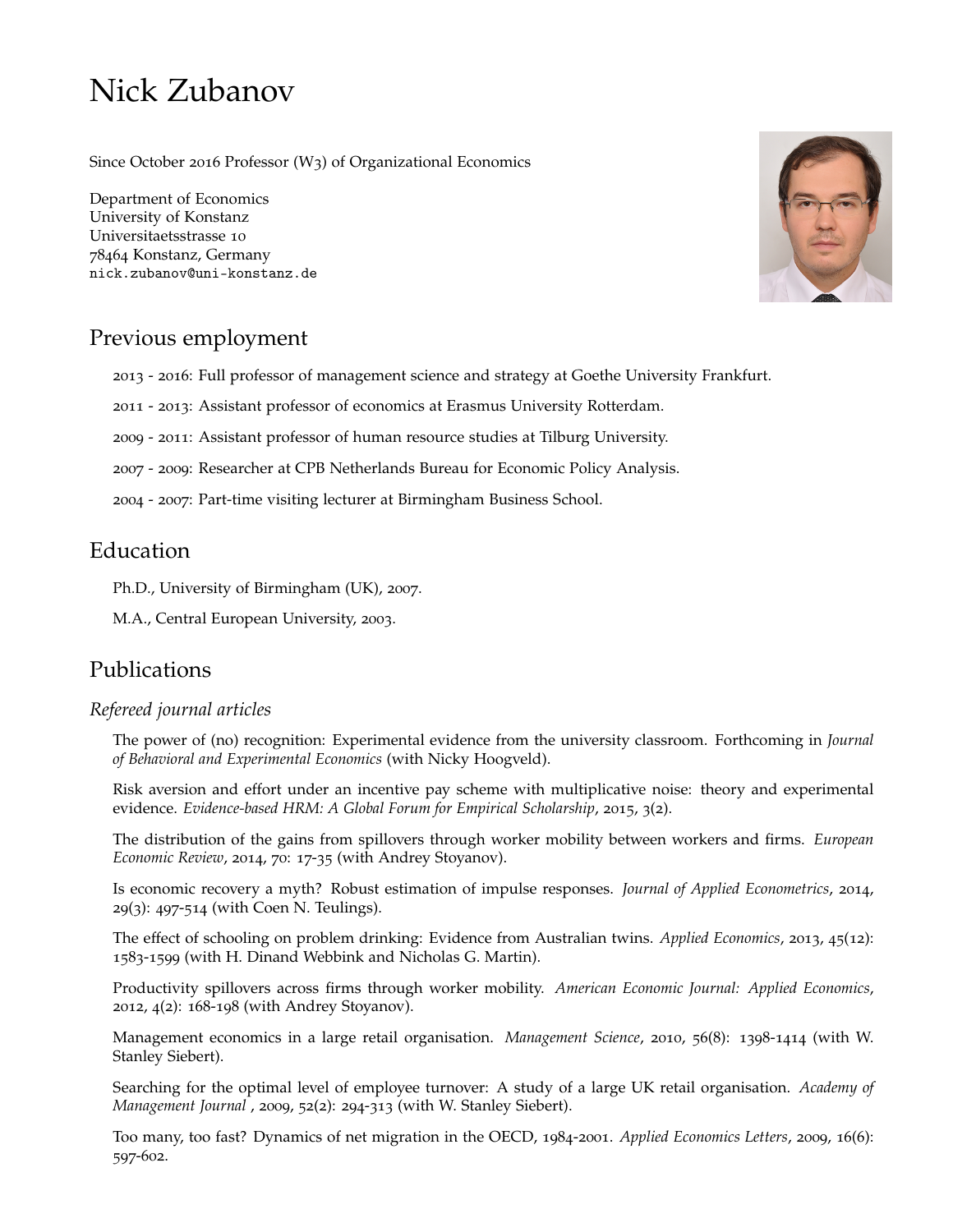#### *Book chapters*

Tijdelijke crisis, blijvende schade? [Temporary crisis, lasting loss?] (with P. Broer, A. Elbourne, and B. Smid) In C. Teulings and C. van Ewijk (eds.) *De Grote Recessie. Het Centraal Planbureau over de kredietcrisis*. Uitgeverij Balans, 2009. In Dutch.

When should the Central Europeans join the EMU? Reconciling real and nominal convergence (with Jacek Rostowski). In L. Balzerowicz and S. Fischer (eds.) *Living Standards and the Wealth of Nations: Successes and Failures in Real Convergence*. MIT Press, 2006.

Uneven growth in a monetary union. In M. Dabrowski and J. Rostowski (eds.) *The Eastern Enlargement of the Eurozone*. Springer, 2006.

### *Other works*

Teamboni: Wie man Gewinn und Gehälter mit dem gleichen Instrument erhöhen kann [Team bonus: how can one increase both profits and salaries with one measure] (with G. Friebel, M. Heinz and M. Krüger) *Personal Quarterly: Wissenschaftsjournal für die Personalpraxis*, 2015, 3: 22-25.

Team incentives and performance: Evidence from a retail chain. IZA discussion paper No. 9316 (with G. Friebel, M. Heinz and M. Krüger).

Relation entry, exit and productivity. An overview of recent theoretical and empirical literature. CPB document No. 180, 2009 (with V. Kocsis, R. Lukach, B. Minne, V. Shestalova, and H. van der Wiel).

Human resource management practices, organisational outcomes and performance: An analysis of WERS 2004 data. UK Department for Business Enterprise & Regulatory Reform Employment Relations occasional paper, 2008 (with Jonathan Michie and Maura Sheehan).

## Work in progress (titles are provisional)

Performance effects of downsizing through asset sale and closure (with Matthias Heinz and Guido Friebel).

The impact of career communications, manager attention and referrals on employee turnover: field experiments within a retail chain (with Matthias Heinz and Guido Friebel).

Risk aversion, multiplicative noise, and effort under linear incentives (with Bram Cadsby and Fei Song).

Experimental studies of knowledge spillovers through inter-firm labor mobility (with Patrick Schneider and Andrey Stoyanov).

Skill diversity and firm performance (with Andrey Stoyanov).

An Olley-Pakes estimator with firm fixed effects (with Andrey Stoyanov and Yoonseok Lee).

## Professional activities

#### *Major conference presentations*

European Economic Association (2007, 2009, 2012), Canadian Economics Association (2009, 2010, 2012), European Academy of Management (2007), Academy of Management (2015, 2016).

#### *Workshops, seminars and invited talks*

2008: Utrecht, Maastricht

2009: Aarhus

2011: Birmingham, Rotterdam, Tilburg, St. Petersburg, Porto

2012: Tilburg, Frankfurt, St. Petersburg

2013: Aarhus, St. Petersburg, York (Canada), Berlin

2014: Cologne, Warwick, Kings College London, East Anglia, Birmingham, Rotterdam